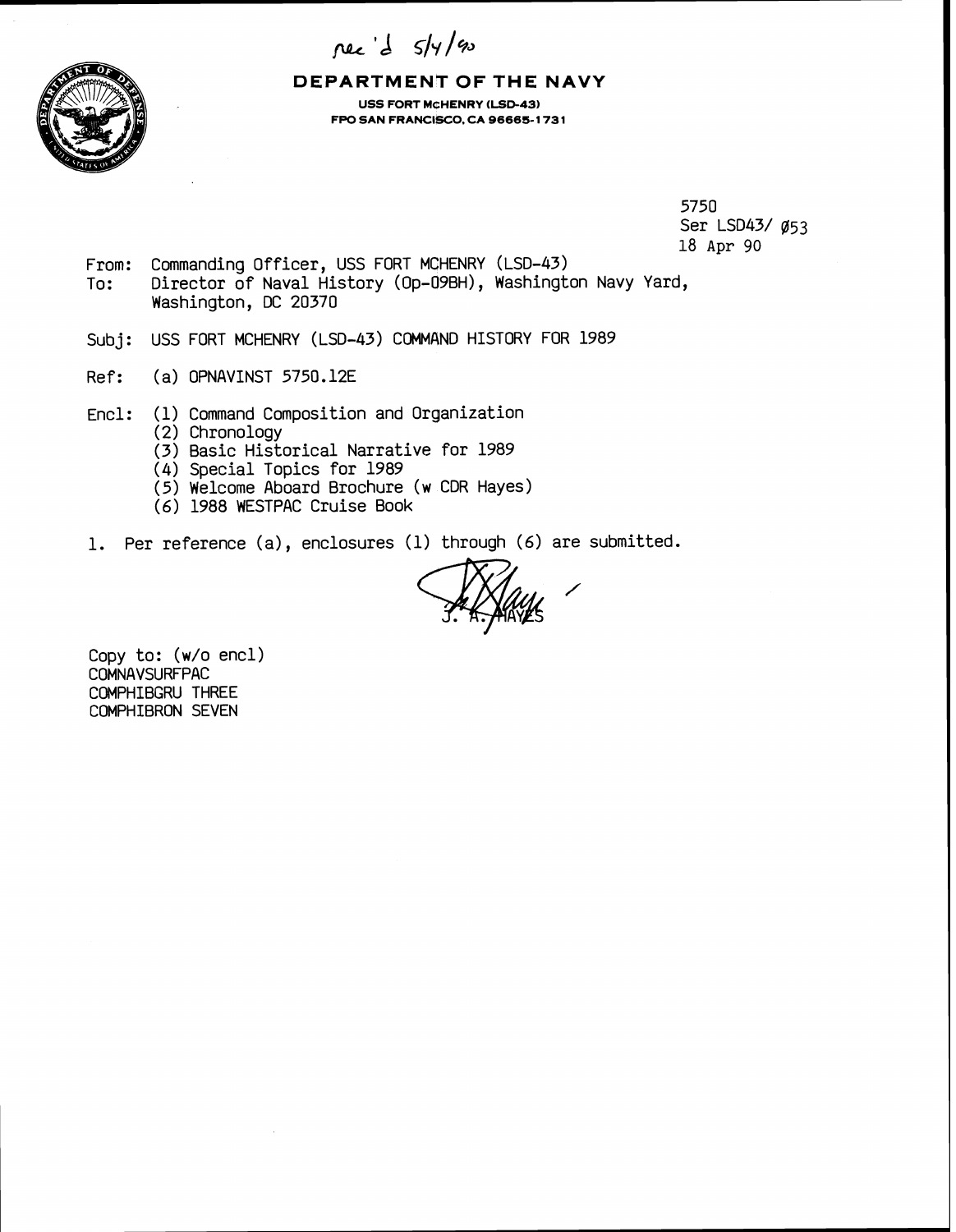## **COMMAND COMPOSITION AND ORGANIZATION**

1- **KISSION:** USS FORT NCHENRY'S mission is to transport United States Marines with their combat equipment to designated areas around the world, and then to launch and support assault landing craft and helicopters during amphibious operations against hostile shores. FORT NCHENRY carries the Landing Craft Air Cushion {LCAC}. The LCAC is an assault hovercraft with the ability to exceed 40 knots while carrying a 60 ton payload- Using this new craft, FORT NCHENRY forces are able to carry out an amphibious assault against a wider range of beaches

FORT MCHENRY accomplishes her mission through the use of a well deck which is flooded to embark and launch assault craft. After leaving the ship, the assault craft are directed towards the shore by the ship's Combat Information Center.

To provide continuing support to the assault force, FORT MCHENRY is equipped with the Navy's latest advanced technology including updated communication and combat systems, 20-ton and 60-ton cranes, expanded repair facilities, two helicopter landing areas, complete medical and dental facilities, and an automated computer based supply system-

## 2. ORGANIZATION STRUCTURE: COMNAVSURFPAC

COMPHIBGRU THREE

COMPHIBRON SEVEN

USS FORT NCHENRY

- **3. COMMANDING OFFICER:** Commander James A. Hayes
- **4.** HOIWORT: San Diego, California-

Enclosure €11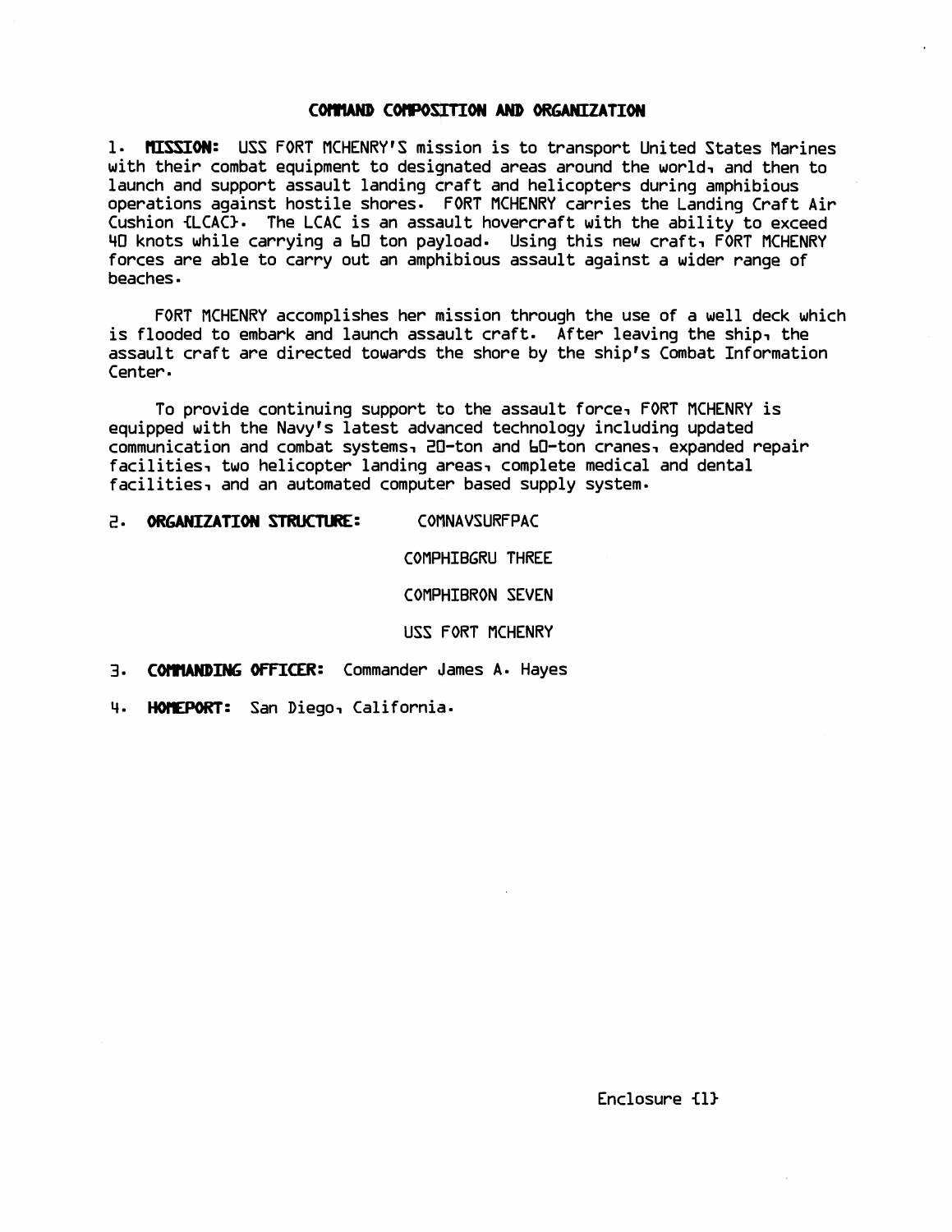## CHRONOLOGY

 $\sim$  .

| $\Box$ Jan - $\Box$ 4 Jan | Leave Upkeep San Diego                 |
|---------------------------|----------------------------------------|
| $09$ Jan - 13 Jan         | Supship Boston Shipcheck               |
| $15$ Jan - 24 Jan         | Upkeep San Diego                       |
| $17$ Jan - 20 Jan         | Aviation Training Assist               |
| 17 Jan                    | Guestship: SWOSDOC                     |
| $17$ Jan - $19$ Jan       | Amphibious Boat Control Trainer        |
| 19 Jan                    | Inport Linkex Drill                    |
| $19$ Jan - $20$ Jan       | Dockside Unrep Simulator               |
| $20$ Jan                  | BMCM {SW} Holloway Retirement          |
| $23$ Jan                  | Move to Pier L/Load: KERNAL BLITZ 89-1 |
| 25 Jan                    | SOCAL: Training Anchorage              |
| $2h$ Jan - $09$ Feb       | Exer: SOCAL: KERNAL BLITZ 89-1         |
| $10$ Feb - $05$ Mar       | Upkeep San Diego                       |
| 13 Feb                    | ASIR: Aviation Certification           |
| $13$ Feb - $03$ Mar       | IMAV: San Diego: R-Avail/S-Avail/FVMF  |
| $13$ Feb - $03$ Mar       | KG-84 Installation                     |
| 14 Feb                    | FTG Command Visit                      |
| 16 Feb                    | Seal Team Five: Hull Familiarization   |
| 16 Feb                    | Inport Linkex Pre-Ex Mtg               |
| $20$ Feb - $24$ Feb       | Conveyer/Dumbwaiter Assist Visit       |
| $21$ Feb - $03$ Mar       | MATINSP: DIESEL INSP: 2 SSDG/2B MPDE   |
| $21$ Feb - $24$ Feb       | SMTT Assist Visit                      |
| 22 Feb                    | Seal Team Five: Sneak Attack           |
| 23 Feb                    | Inport Linkex                          |
| O2 Mar                    | AAV: Aviation Assist Visit             |

1 Enclosure **(21**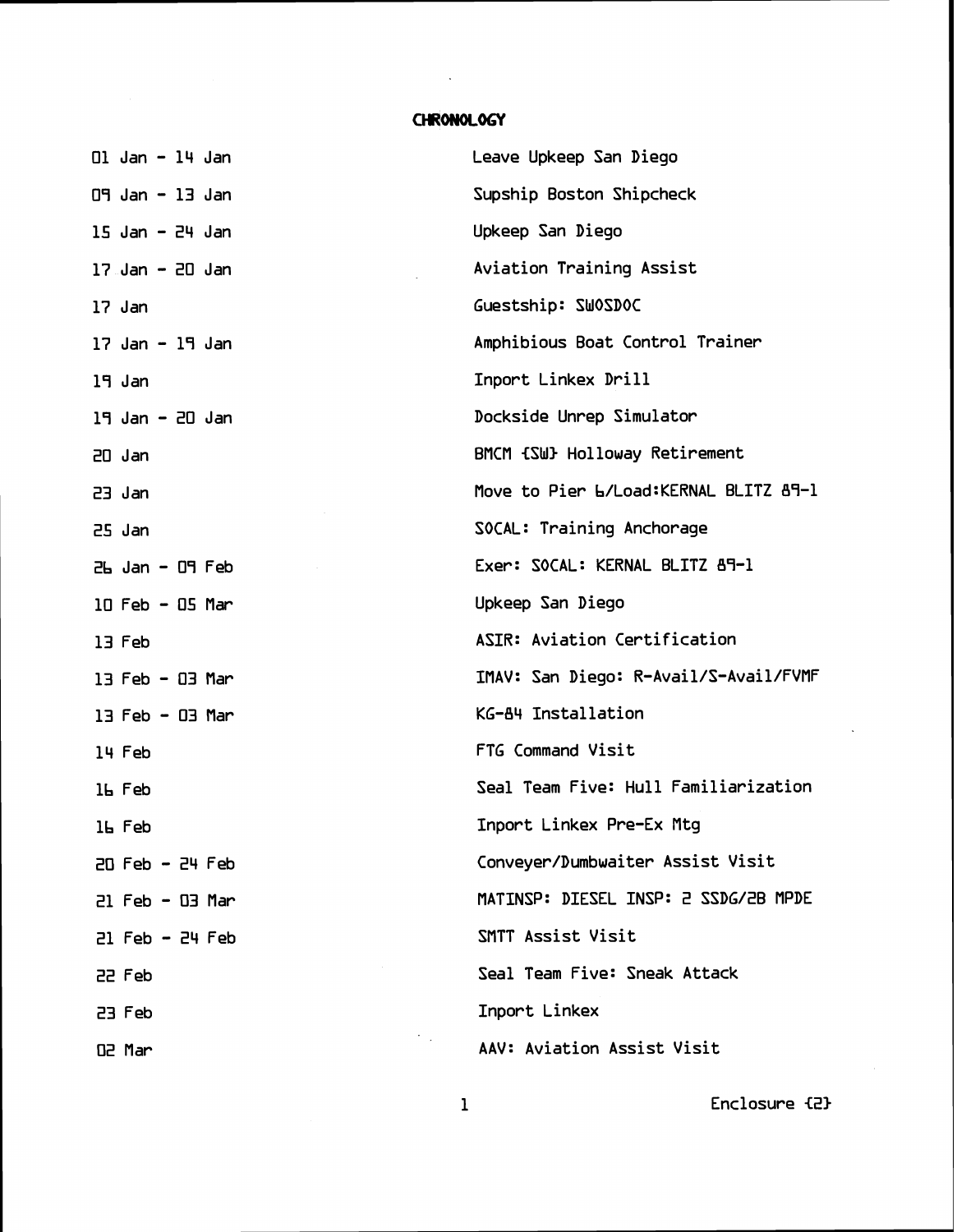| $O7$ Mar - $OB$ Mar                                     |  |                     | TRE: SOCAL: Anchorage                               |
|---------------------------------------------------------|--|---------------------|-----------------------------------------------------|
| 09 Mar - 10 Mar                                         |  |                     | ISE: SOCAL: ECC                                     |
| 10 Mar - 10 Mar                                         |  |                     | CALTROP 89: Linkup with HMAS TOBRUK                 |
| $11$ Mar - $12$ Mar                                     |  |                     | Inport San Diego                                    |
| 13 Mar - 18 Mar                                         |  |                     | CALTROP 89: 7th Infantry Light                      |
| $19$ Mar - 21 Mar                                       |  |                     | Port Visit: San Francisco, CA                       |
| $22$ Mar - $24$ Mar                                     |  |                     | ISE: SOCAL                                          |
| $25$ Mar - $2b$ Mar                                     |  |                     | Inport San Diego                                    |
| $27$ Mar $-$ 31 Mar                                     |  |                     | Surface Warfare Training Week                       |
| 28 Mar                                                  |  |                     | NAVSEA MECH CAL CERT Review                         |
| $Q1$ Apr - 27 Apr                                       |  |                     | Inport San Diego                                    |
| $28$ Apr - $05$ May                                     |  |                     | Enroute Prince William Sound, Alaska                |
| $OS$ May $-$ Ob May                                     |  |                     | Onload Workers, Valdez, Alaska                      |
| O7 May                                                  |  |                     | Anchored Prince William Sound                       |
| $10$ Jun - $14$ Jun                                     |  |                     | Transit Vancouver, British Columbia                 |
| $14$ Jun - $17$ Jun                                     |  |                     | Port Visit Vancouver                                |
| $18$ Jun - $22$ Jun                                     |  |                     | Transit San Diego                                   |
| $22$ Jun - $27$ Jul                                     |  |                     | Upkeep San Diego                                    |
| $Q3$ $Ju1 - 21$ $Ju1$                                   |  |                     | MATINSP: DIESEL                                     |
| $Q3$ Jul - 27 Jul                                       |  |                     | IMAV/ R/S{ACADIA}/ FVMF                             |
| Ob Jul                                                  |  |                     | Seal Team Three Sneak Attack                        |
| $\Box$ $\Box$ $\Box$ $\Box$ $\Box$ $\Box$ $\Box$ $\Box$ |  |                     | Surface Warfare Training Week                       |
| 21 Jul                                                  |  |                     | Training Services: Educators Visit                  |
| 25 Jul                                                  |  |                     | VSTSP: Landing Force Training<br>Command PAC {USMC} |
|                                                         |  | $28$ Jul - Ol Aug   | Multiple Sail: Seattle, WA                          |
|                                                         |  | $02$ Aug - $06$ Aug | Inport: Seattle Sea Festival                        |
|                                                         |  | 5                   | Enclosure fi                                        |

Enclosure {2}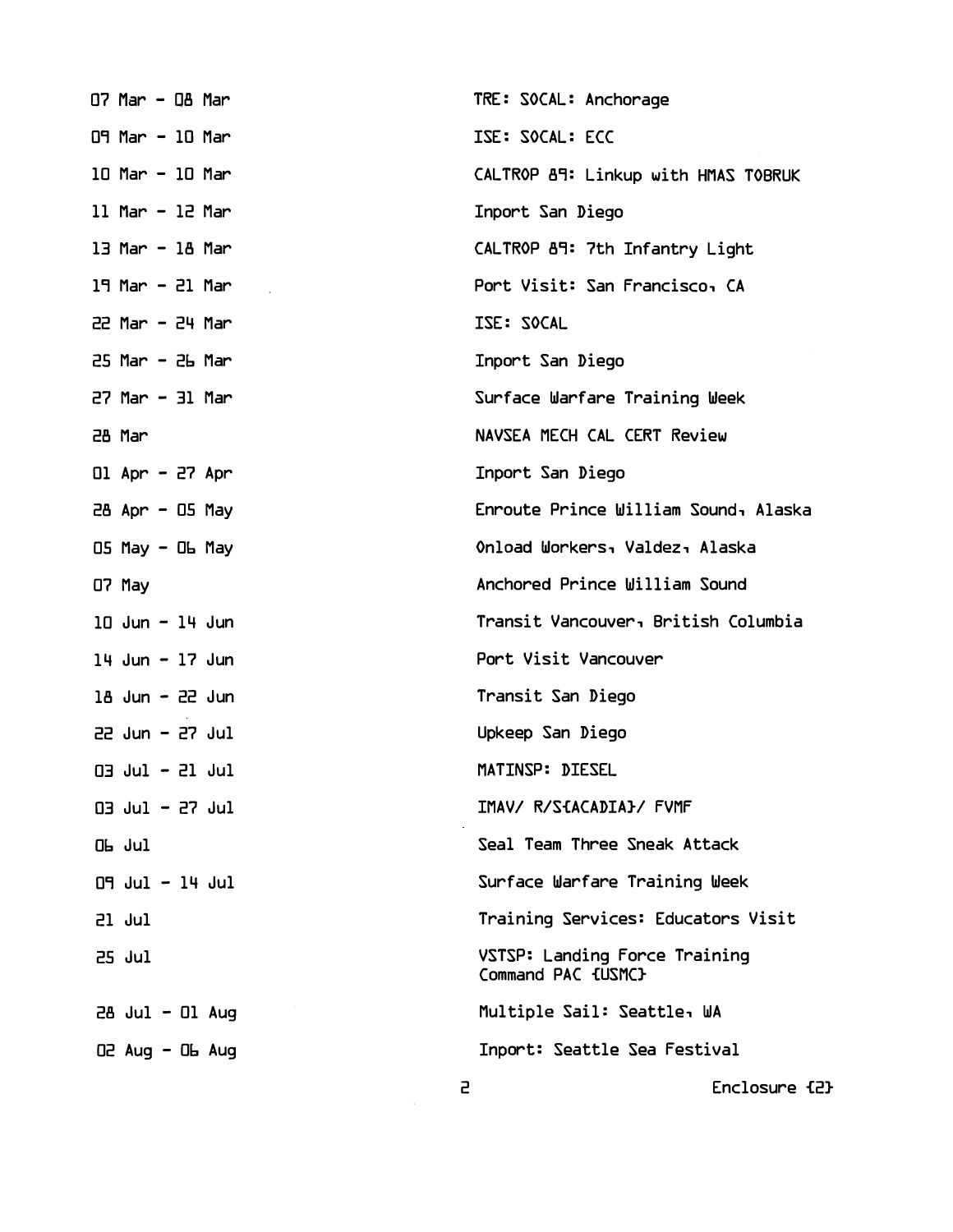| $07$ Aug - 11 Aug    | Multiple Sail: San Diego                                           |
|----------------------|--------------------------------------------------------------------|
| $12$ Aug - $04$ Sep  | Upkeep San Diego                                                   |
| 16 Aug               | Seal Team Five Sneak Attack                                        |
| 18 Aug               | Training Services: Educators Visit                                 |
| 24 Aug               | COMPHIBRON SEVEN Change of Command                                 |
| 29 Aug               | FORT MCHENRY Change of Command                                     |
| $05$ Sep - $0b$ Sep  | Engineering Assessment                                             |
|                      | Engineering Assessment SOCAL                                       |
| $D9$ Sep - 13 Sep    | Inport San Diego                                                   |
| $14$ Sep - 15 Sep    | Individual Ship Exercise SOCAL                                     |
| $16$ Sep - $17$ Sep  | Port Visit Newport Beach, CA                                       |
| $18$ Sep - Ol $0$ ct | Upkeep San Diego                                                   |
| $18$ Sep - 22 Sep    | Administrative Inspection<br>Shipboard Explosive Safety Inspection |
| 19 Sep               | Safety Survey                                                      |
| 21 Sep               | Retirement Home Visit                                              |
| 29 Sep               | San Diego Accolades Ceremony                                       |
| O2 Oct               | Individual Ship Exercise SOCAL                                     |
| <b>O3 Oct</b>        | Ammo Offload Seal Beach                                            |
| O4 Oct               | Individual Ship Exercise SOCAL                                     |
| 05 Oct - 15 Oct      | Upkeep San Diego                                                   |
| 12 Oct               | Visit Ship                                                         |
| $16$ Oct - $10$ Dec  | PMA San Diego                                                      |
| $1b$ Oct - 31 Dec    | IMAV: R/FVMF                                                       |
| $1b$ Oct - 31 Dec    | Holiday Upkeep San Diego                                           |
| $05$ Dec - $07$ Dec  | MATINSP: San Diego LOA                                             |
| $D7$ Dec - $DB$ Dec  | Dock Trials San Diego                                              |
|                      | Enclosure {2}<br>Е                                                 |

 $\bar{z}$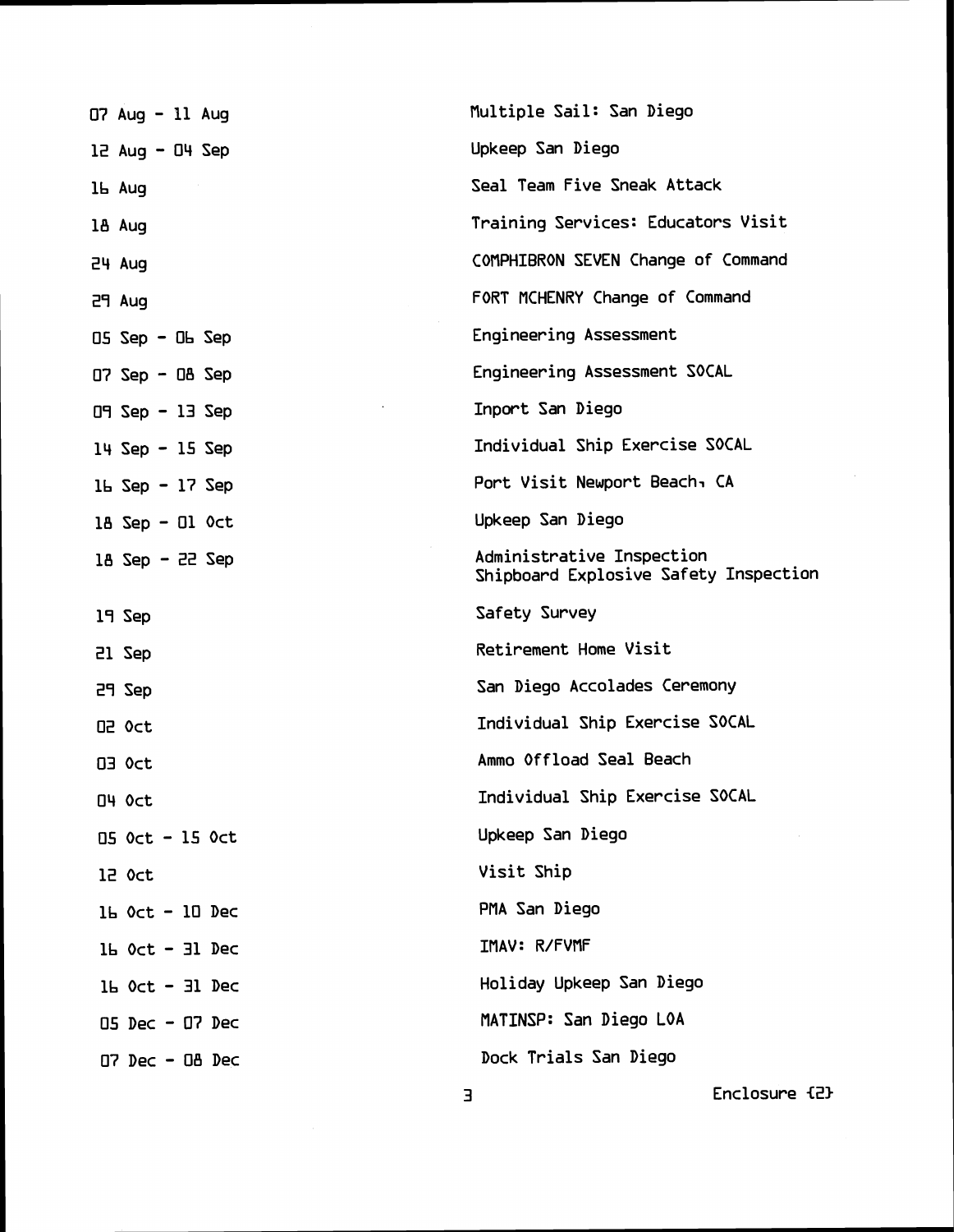| 11 Dec                            | Fast Cruise       |
|-----------------------------------|-------------------|
| 12 Dec                            | SRA: PMA          |
| $13 \text{ Dec} - 14 \text{ Dec}$ | Sea Trials: SOCAL |
| $15 \text{ Dec} - 31 \text{ Dec}$ | SRA: PMA          |

**Enclosure €2)** 

 $\mathcal{L}^{\text{max}}_{\text{max}}$  , where  $\mathcal{L}^{\text{max}}_{\text{max}}$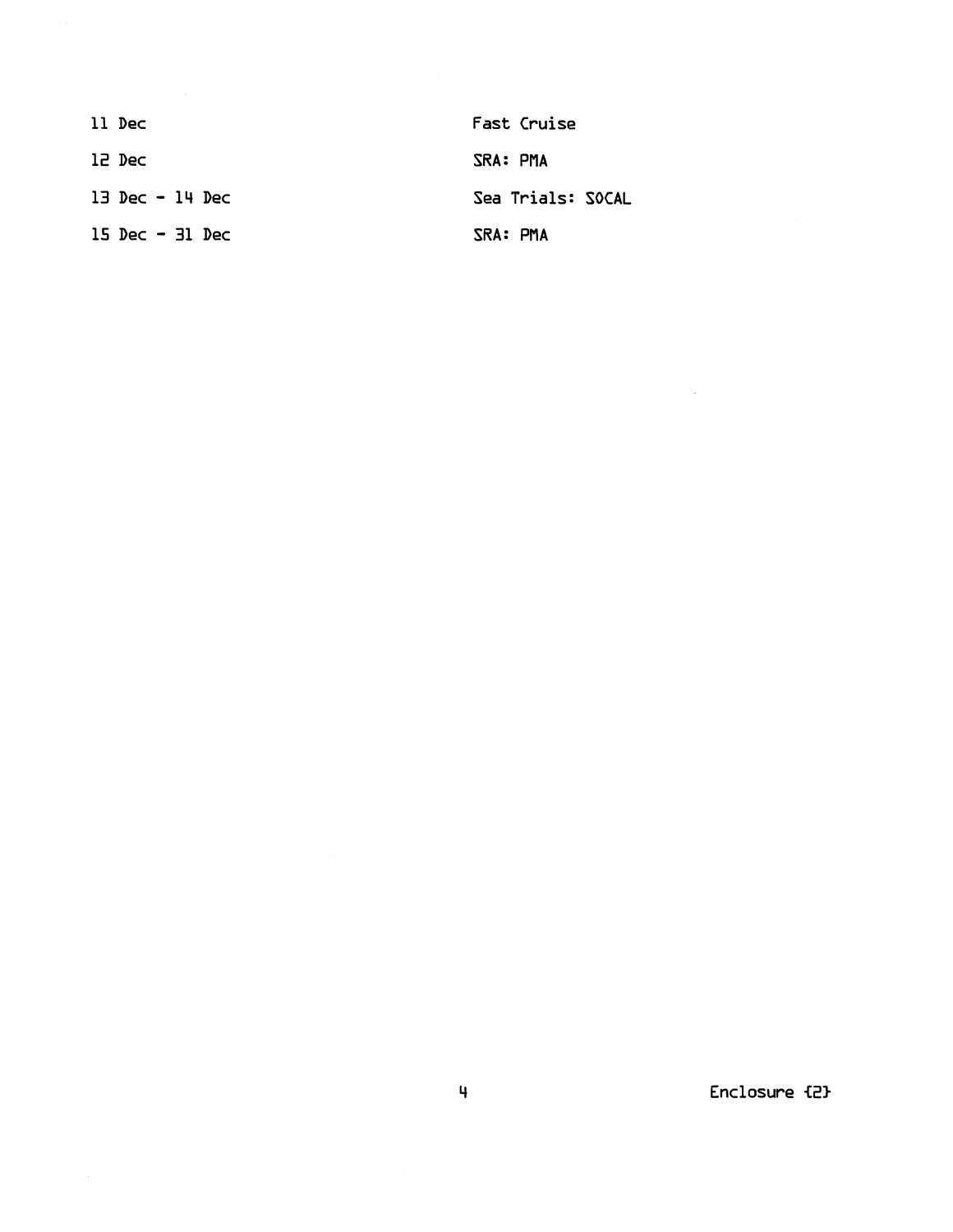## **BASIC** HISTOkICAL **NARRATIVE**

USS FORT MCHENRY entered 1989 moored to Pier 10 Naval Station, San Diego, CA.

- 1-23 Jan FORT MCHENRY spent three weeks moored to Pier 101 Naval Staion, San Diego, CA.
- 20 Jan FORT MCHENRY hosted retirment ceremony for her initial Command Master Chief, BMCM{SW} Jesse J. Holloway.
- 23 Jan FORT MCHENRY got underway to move to Pier 61 Naval Station, San Diego, CA. to onload troops and equipment for exercise KERNAL  $BLITZ$   $A9-1$ .
- 25 Jan FORT MCHENRY got underway for local operations {Training Anchorage).
- 26 Jan-7 Feb FORT MCHENRY got underway to participate in the exercise KERNAL BLITZ 89-1-
- 10 Feb-5 Mar FORT MCHENRY spent three weeks of upkeep moored to Pier 10, Naval Station, San Diego, CA-
- 7-10 Mar FORT MCHENRY got underway for Training Readiness Evaluation and ECC drills. Moored Pier 10, Naval Station, San Diego, CA.
- 13-18 Mar FORT MCHENRY got underway for CALTROP 87 with the 7th Infantry Light
- 17-21 Mar FORT MCHENRY moored Fi\$hermanls Wharf, San Francisco, CA for port visit.
- 22-24 Mar FORT MCHENRY got underway for return to Pier 101 Naval Station, San Diego, CA.
- 25 Mar-27 Apr FORT MCHENRY spent five weeks moored to Pier 10, Naval Station, San Diego, CA.
- 28 Apr-5 May FORT MCHENRY got underway for transit to Prince William Sound, Alaska to participate in the Joint Task Force Alaskan Oil Spill Clean-Up effort-
- 5-6 May FORT MCHENRY moored Valdez, Alaska to onload civilian workers hired by Exxon.
- 7 May-10 Jun FORT MCHENRY spent 34 days at anchorage in Prince William Sound, Alaska assisting in the oil spill clean-up effort. Entire crew later received the Coast Guard SOS ribbon for their diligence and hard work.
- 10-14 Jun FORT MCHENRY got underway for Victoria, British Columbia. A fishing boat in distress forced FORT MCHENRY to alter plans and proceed to Vancouver, British Columbia.
- 14-17 Jun FORT MCHENRY .moored Vancouver, British Columbia for port visit.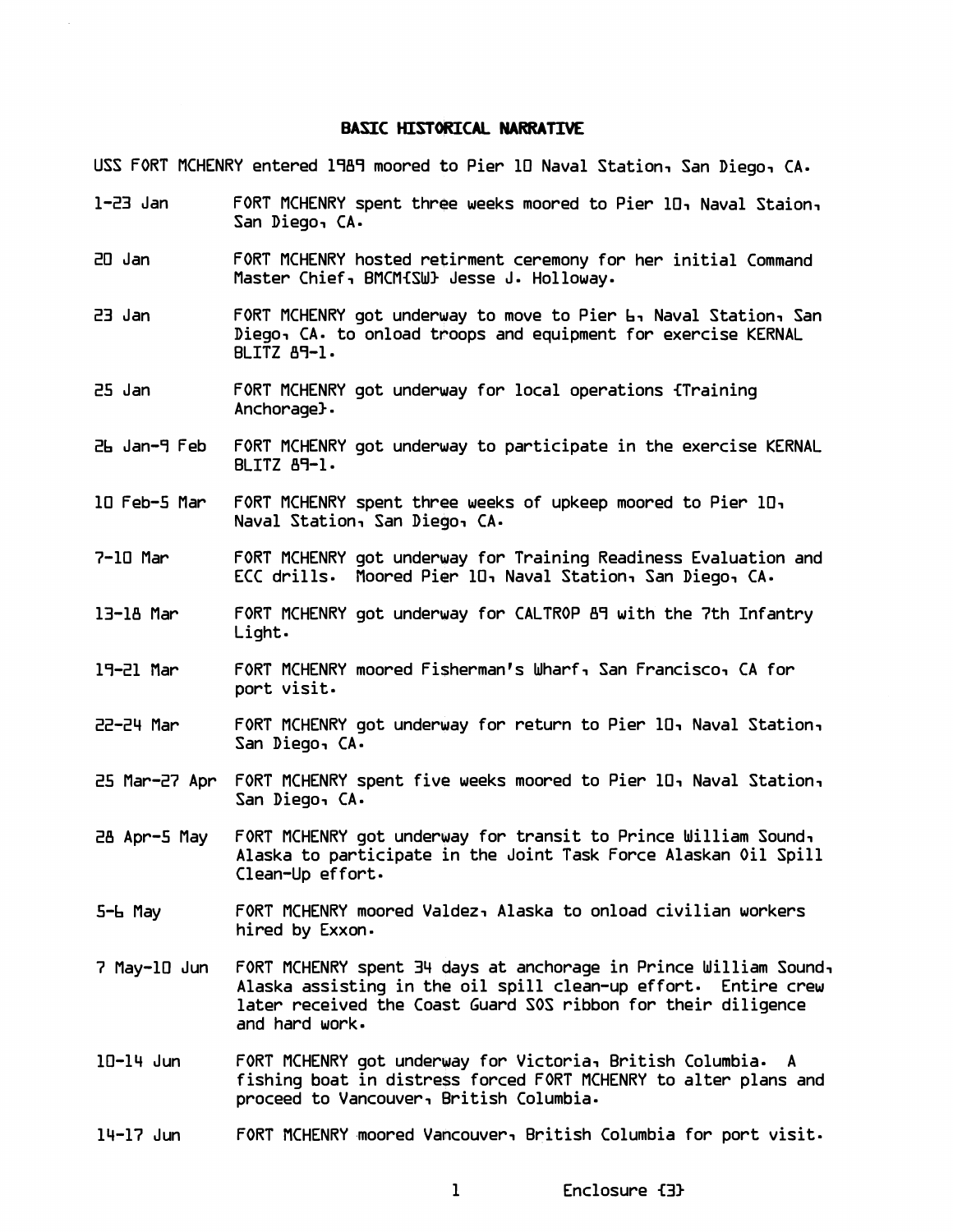| 18-22 Jun     | FORT MCHENRY got underway for return to San Diego.                                                                                 |
|---------------|------------------------------------------------------------------------------------------------------------------------------------|
| 22 Jun-27 Jul | FORT MCHENRY spent five weeks moored to Pier 10, Naval Station,<br>San Diego, CA.                                                  |
| 28 Jul-1 Aug  | FORT MCHENRY got underway for multiple sail enroute to Seattle,<br>WA.                                                             |
| $Z - h$ Aug   | FORT MCHENRY moored Seattle, WA for port visit during Seattle<br>Sea Fesitval.                                                     |
| $7-11$ Auq    | FORT MCHENRY got underway for multiple sail return to San Diego.                                                                   |
| 12 Aug-4 Sep  | FORT MCHENRY spent 23 days moored to Pier 10, Naval Station, San<br>Diego, CA.                                                     |
| 24 Aug        | FORT MCHENRY hosted COMPHIBRON SEVEN Change of Command ceremony.<br>Captain Murphy relieved Commadore Terry.                       |
| 29 Aug        | FORT MCHENRY hosted FORT MCHENRY Change of Command ceremony.<br>CDR J. A. Hayes relieved CDR G. S. Rhodes.                         |
| $7 - B$ Sep   | FORT MCHENRY got underway for an Engineering Assessment. Moored<br>Pier 10, Naval Station, San Diego, CA.                          |
| $14-17$ Sep   | FORT MCHENRY got underway for Individual Ship Exercise and port<br>visit to Newport Beach, CA.                                     |
| $16-17$ Sep   | FORT MCHENRY anchored Newport Beach, CA. for port visit.                                                                           |
| 18 Sep-1 Oct  | FORT MCHENRY spent 13 days moored to Pier 10, Naval Station, San<br>Diego, CA.                                                     |
| 29 Sep        | FORT MCHENRY hosted San Diego Accolades ceremony.                                                                                  |
| $Z - 4$ Oct   | FORT MCHENRY got underway for Individual Ship Exercises and Ammo<br>offload Seal Beach.                                            |
| $5-15$ Oct    | FORT MCHENRY spent 10 days moored to Mole Pier, Naval Station,<br>San Diego, CA. in an upkeep status.                              |
|               | 16 Oct-10 Dec FORT MCHENRY spent 55 days in Phased Maintenance Availability,<br>moored to Mole Pier, Naval Station, San Diego, CA. |
| 13-14 Dec     | FORT MCHENRY got underway for Sea Trials. Moored Mole Pier,<br>Naval Station, San Diego, CA.                                       |
| l6-31 Dec     | FORT MCHENRY spent 15 days in Holiday Upkeep status, moored to<br>Mole Pier, Naval Station, San Diego, CA.                         |
|               |                                                                                                                                    |

 $\sim$ 

Enclosure {3}

 $\mathsf{a}$